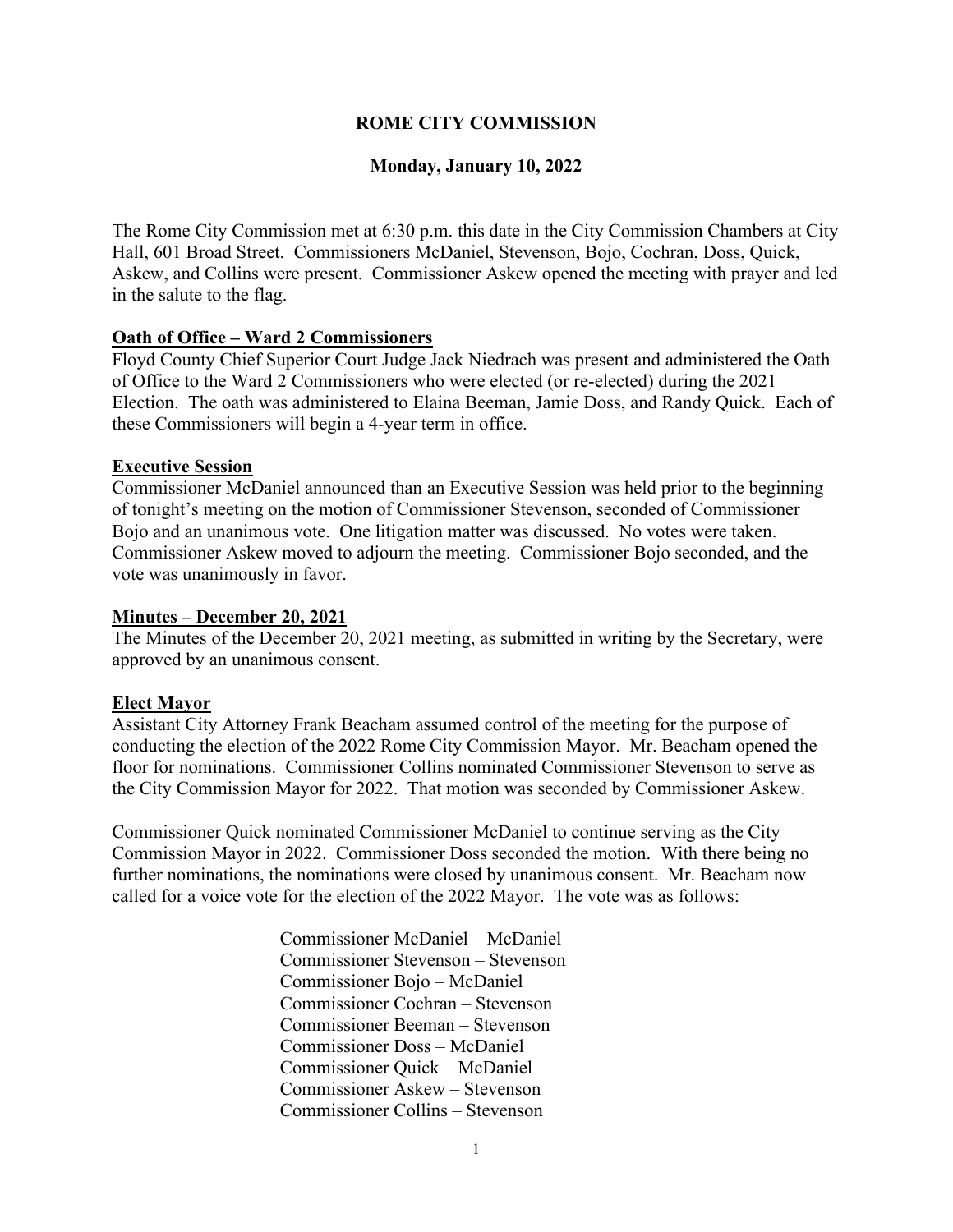Commissioner Stevenson was congratulated for being chosen to serve as the Rome City Commission Mayor for 2022. Commissioner Collins expressed his appreciation to Commissioner McDaniel for his leadership and service as Mayor during 2021. Commissioner McDaniel extended his congratulations to Mayor Stevenson.

# **Elect Mayor Pro Tem**

Mayor Stevenson opened the floor for nominations for the 2022 Mayor Pro Tem. Commissioner Askew nominated Commissioner Cochran to serve as the Rome City Commission Mayor Pro Tem for 2022. Commissioner Collins seconded the motion. Commissioner Doss nominated Commissioner Quick to serve as the Rome City Commission Mayor Pro Tem for 2022. Commissioner McDaniel seconded the motion. There were no other nominations, and nominations were closed by unanimous consent. Mayor Stevenson called for a voice vote, and the results were as follows:

> Commissioner McDaniel – Quick Commissioner Bojo – Quick Commissioner Cochran – Cochran Commissioner Beeman – Cochran Commissioner Doss – Quick Commissioner Quick – Quick Commissioner Askew – Cochran Commissioner Collins – Cochran Mayor Stevenson – Cochran

Commissioner Cochran was congratulated for his selection as the Mayor Pro Tem for 2022.

## **Appoint City Manager**

Commissioner Doss moved to reappoint Sammy Rich to serve as the Rome City Manager for 2022. Commissioner Quick seconded the motion, and the vote was unanimously in favor.

#### **City Manager Appointments**

**I. Officials and Authorized Agents**

City Manager Rich recommended that the following officials and authorized agents, management staff, department directors, and other staff be appointed for 2022:

# 1) City Commission Clerk & Secretary Joe Smith 2) Assistant City Clerk & Secretary Joye Weeks 3) City Attorney J. Anderson Davis 4) Assistant City Attorney Frank Beacham Stephen Moseley Sam Lucas 5) Municipal Court Judge Chris Jackson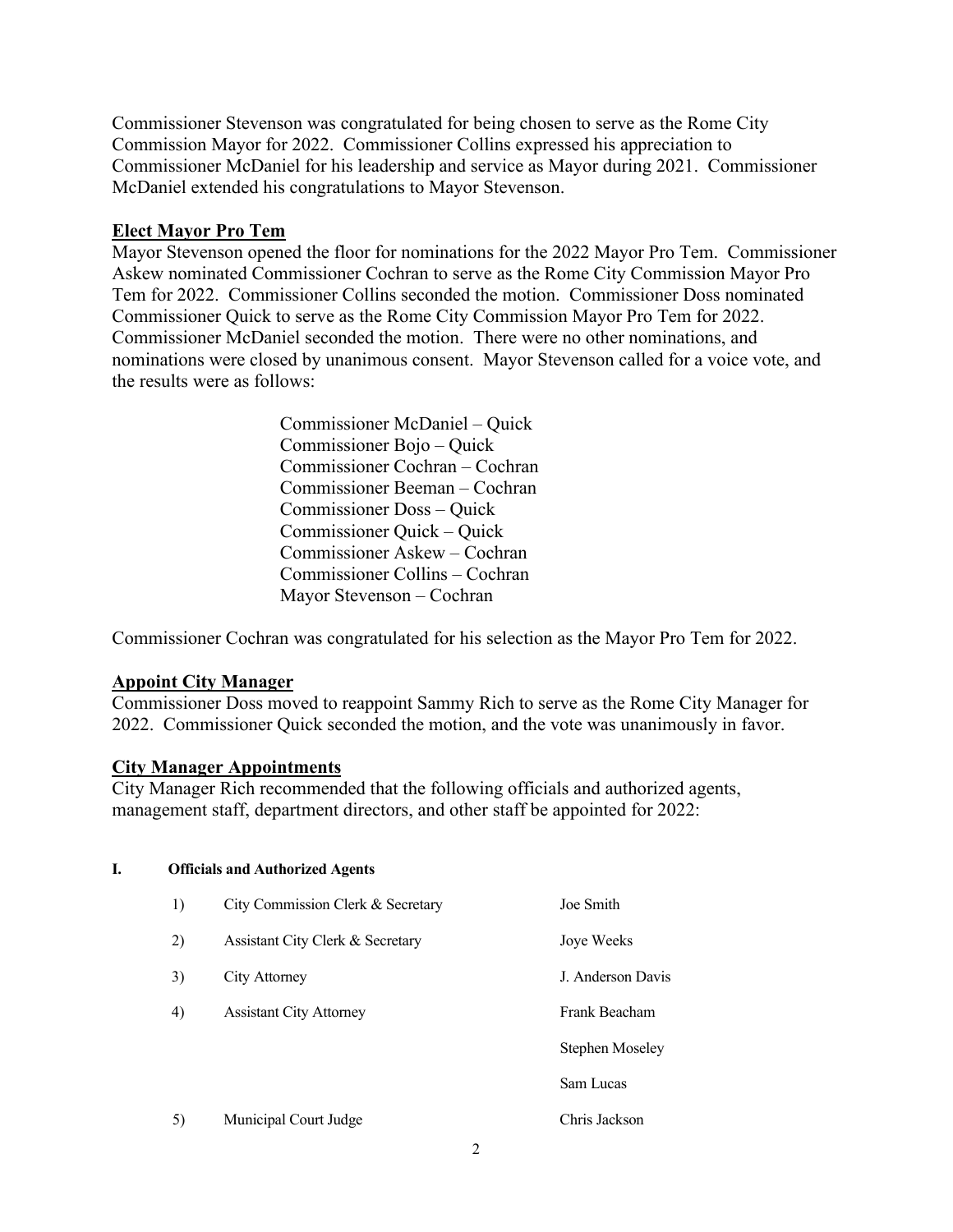- 6) Assistant Municipal Court Judge John Scott Husser 7) City Physician Rome/Floyd Redmond Wellness Center 8) Official Publication Organ Rome News-Tribune 9) Depositories & Investment Institutions: i. Bank OZK ii. Synovus iii. Greater Community Bank iv. First National Community Bank (Formerly known as Heritage First Bank of Rome) v. Regions Bank vi. River City Bank vii. Truist Bank (Formerly known as SunTrust Bank of Northwest Georgia) viii. United Community Bank ix. Wells Fargo x. Local Government Investment Pool - State of Georgia
	- xi. East West Bank

10) Auditor Mauldin & Jenkins

Certified Public Accountants, LLC

#### **II. Management Staff**

| 1) | <b>Assistant City Manager</b>         | Meredith Ulmer |
|----|---------------------------------------|----------------|
| 2) | Assistant to the City Manager         | Kelley Parker  |
| 3) | Water & Sewer Division Director       | Mike Hackett   |
| 4) | <b>Finance Division Director</b>      | Toni Rhinehart |
| 5) | <b>Public Works Division Director</b> | Chris Jenkins  |

#### **III. Department Directors**

- 1) Fire Chief Troy Brock
- 2) Police Chief Denise Downer-McKinney
- 3) Human Resources Director Kristy Shepard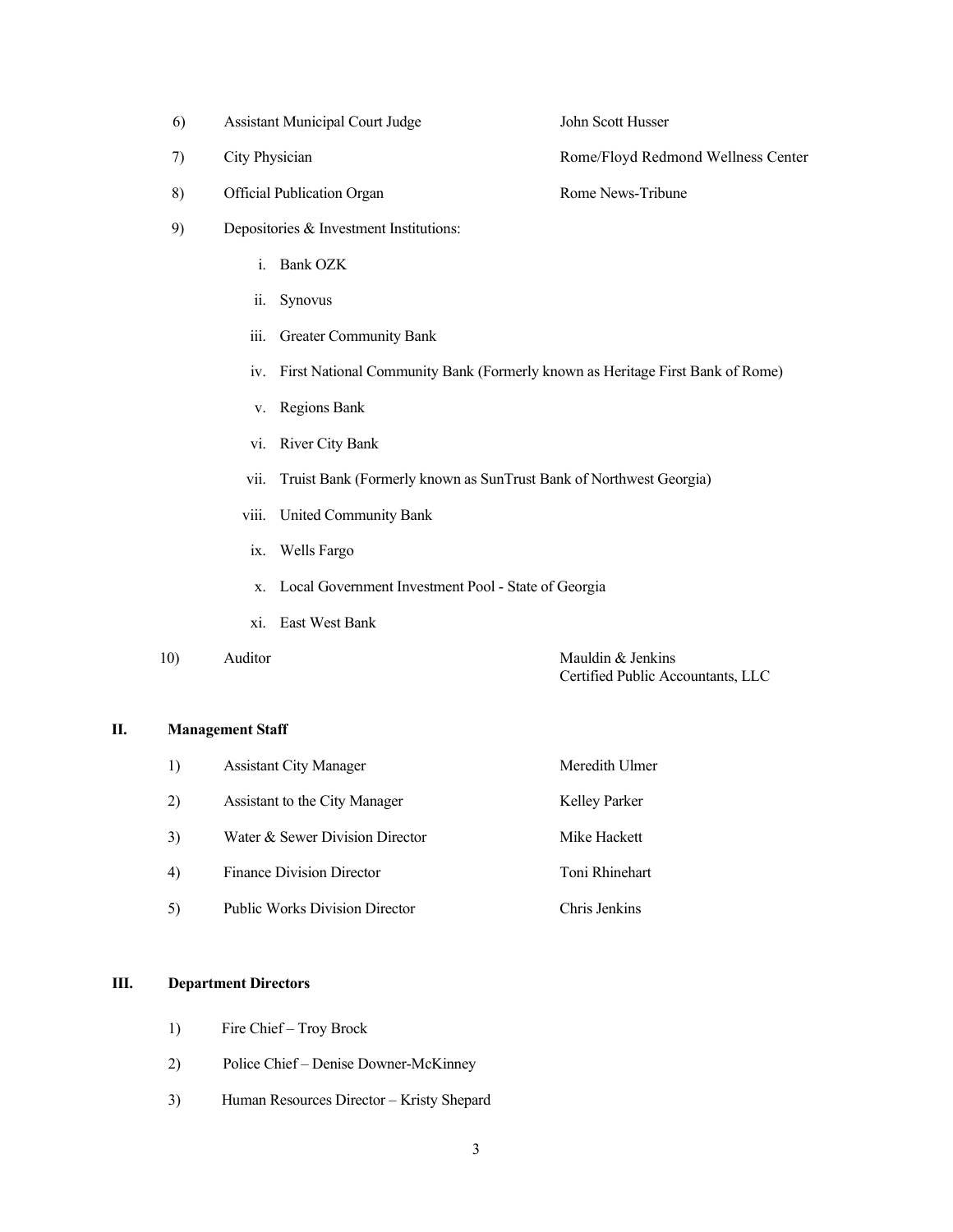- 4) Community Development Director Bekki Fox
- 5) City Clerk Joe Smith
- 6) Solid Waste Director Tim Garrett
- 7) Landfill Director Lee Stone
- 8) Purchasing Director Becky Smyth
- 9) Building Official James Martin
- 10) Cemetery Superintendent Jody Gonzalez
- 11) Street Department Director Chad Hampton
- 12) Transit Director Kathy Shealy
- 13) City Engineer/Engineering Services Director/Traffic Engineer Aaron Carroll
- 14) City Arborist Ernest Watson
- 15) Water Treatment Facility Director Wayne Stanley
- 16) Water Reclamation Facility Director Jeff Hill
- 17) Water Billing Director Bryan Paris
- 18) Water/Sewer Operations Director Brandon Cook
- 19) Office of Technology Services Director Johnny Bunch
- 20) Downtown Development Director Aundi Lesley
- 21) Rome/Floyd County Planning Director Artagus Newell
- 22) Rome/Floyd E.C.O. Center / Keep Rome-Floyd Beautiful Coordinator Hannah Bagley
- 23) Director of Tennis / Executive Director Cliff Drysdale Tennis
- 24) Rome/Floyd E.C.O. Center Director Ben Winkelman

#### **IV. Other Staff**

1) Greater Rome Convention & Visitors Bureau Executive Director – Lisa Smith

Mr. Rich noted that Mr. Jeff Hill has recently been appointed to serve as the new Water Reclamation Facility Director following the retirement of Johnny Massengill. Mr. Rich also pointed out that Cliff Drysdale Tennis will now be operating the Rome Tennis Center.

Commissioner Collins moved to approve these appointments as recommended. Commissioner Quick seconded, and the vote was unanimously in favor.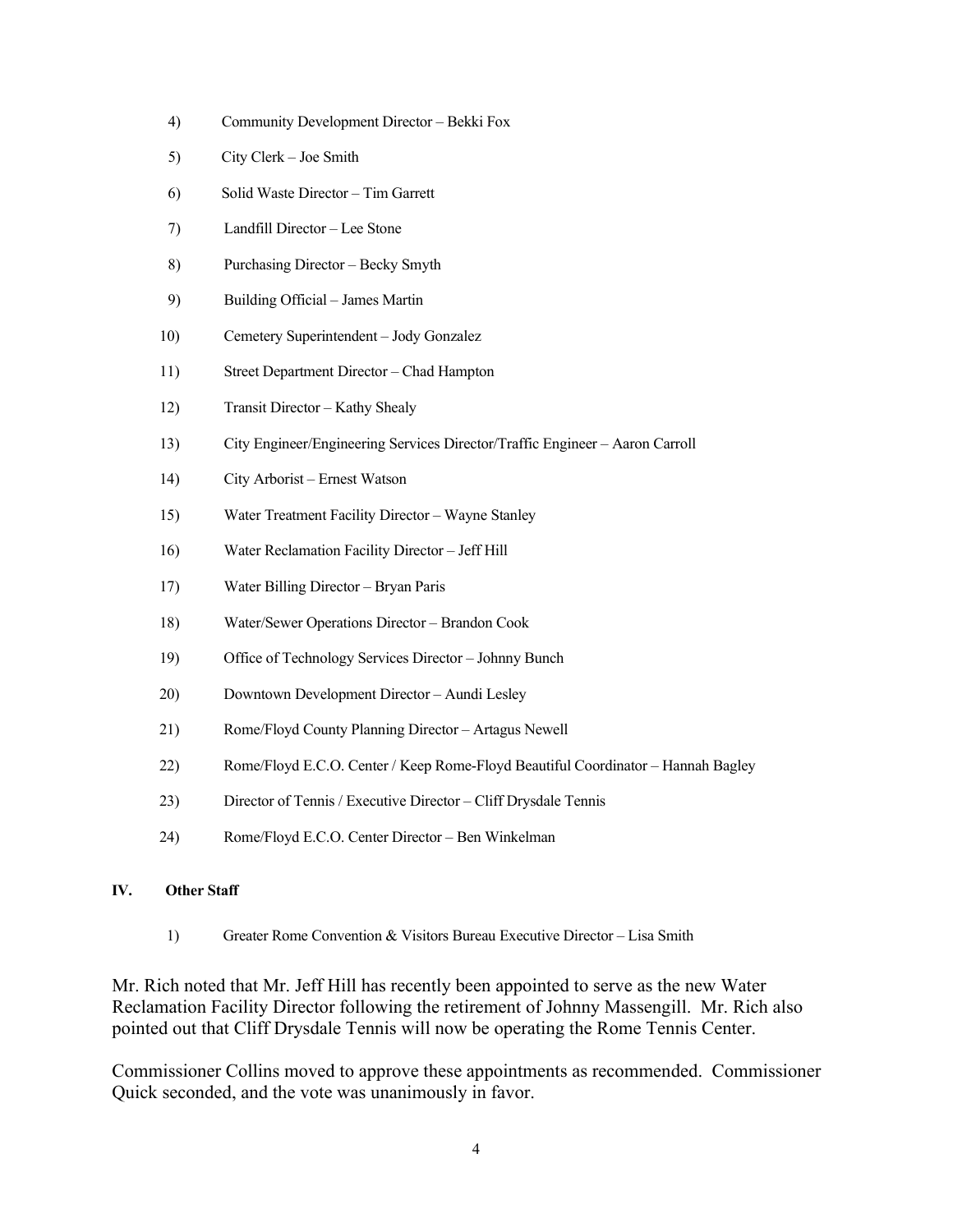# **Rezonings and ULDC Amendments - First Reading**

Secretary Smith reported that the following two rezonings and ULDC amendments were being placed on First Reading:

- A) Z22-01-03 Request to rezone from Community Commercial and Light Industrial to Multi-Family Residential for the property located at 410-414 E. 1<sup>st</sup> Avenue, Floyd County Tax Parcel(s) J14F-062, J14F-063, J14F-064, J14F-065, J14F-066, J14F-067, J14F-068, and J14F-071. (Planning Commission recommends approval, 8-0).
- B) Z22-01-06 Request to rezone from Multi-Family Residential and Community Commercial to Multi-Family Residential for property located on Woodrow Wilson Way. Floyd County Tax Parcel I13W-002. (Planning Commission recommends approval, 8-0).
- C) Approve ULDC Text Amendment Allow Townhomes and Tri/Duplexes along major streets – With restrictions (Planning Commission recommends approval, 7-0).
- D) Re-Adopt Unified Land Development Code and Zoning Maps (Planning Commission recommends approval, 7-0).

There was no objection to this matter, and a Public Hearing will be scheduled for the January 24<sup>th</sup> City Commission meeting.

The ULDC Text Amendment regarding administrative variances to remove the side setbacks and road frontage received no recommendation from the Planning Commission and is not being placed on First Reading.

# **Street Closing Ordinance – Jennings Street, First Reading**

Secretary Smith reported that a street closing ordinance regarding Jennings Street was being placed on First Reading. This matter is scheduled for Second Reading on January 24<sup>th</sup>.

# **Martin Luther King, Jr Holiday**

City Manager Rich stated that City Offices will be closed on Monday, January  $17<sup>th</sup>$  in observance of the Martin Luther King, Jr. Holiday.

## **Water Lawsuit Resolution**

Commissioner Bojo moved to adopt a resolution regarding certain settlements related to the City of Rome's lawsuit regarding PFAS in Rome's water supply. Commissioner Quick seconded the motion. This resolution would authorize City Attorney Andy Davis, within his discretion and upon consultation with the City Manager, to negotiate, effectuate, formalize, finalize, and/or otherwise agree to settlements with any defendants, or potential defendants in the lawsuit whose liability has been found or proven to be nominal, or inconsequential as compared to the substantial liability of the main defendants. Commissioner Bojo's motion was unanimously approved.

## **2022 Rome City Commission Date Changes**

Mayor Stevenson announced that the following City Commission date changes would occur in 2022: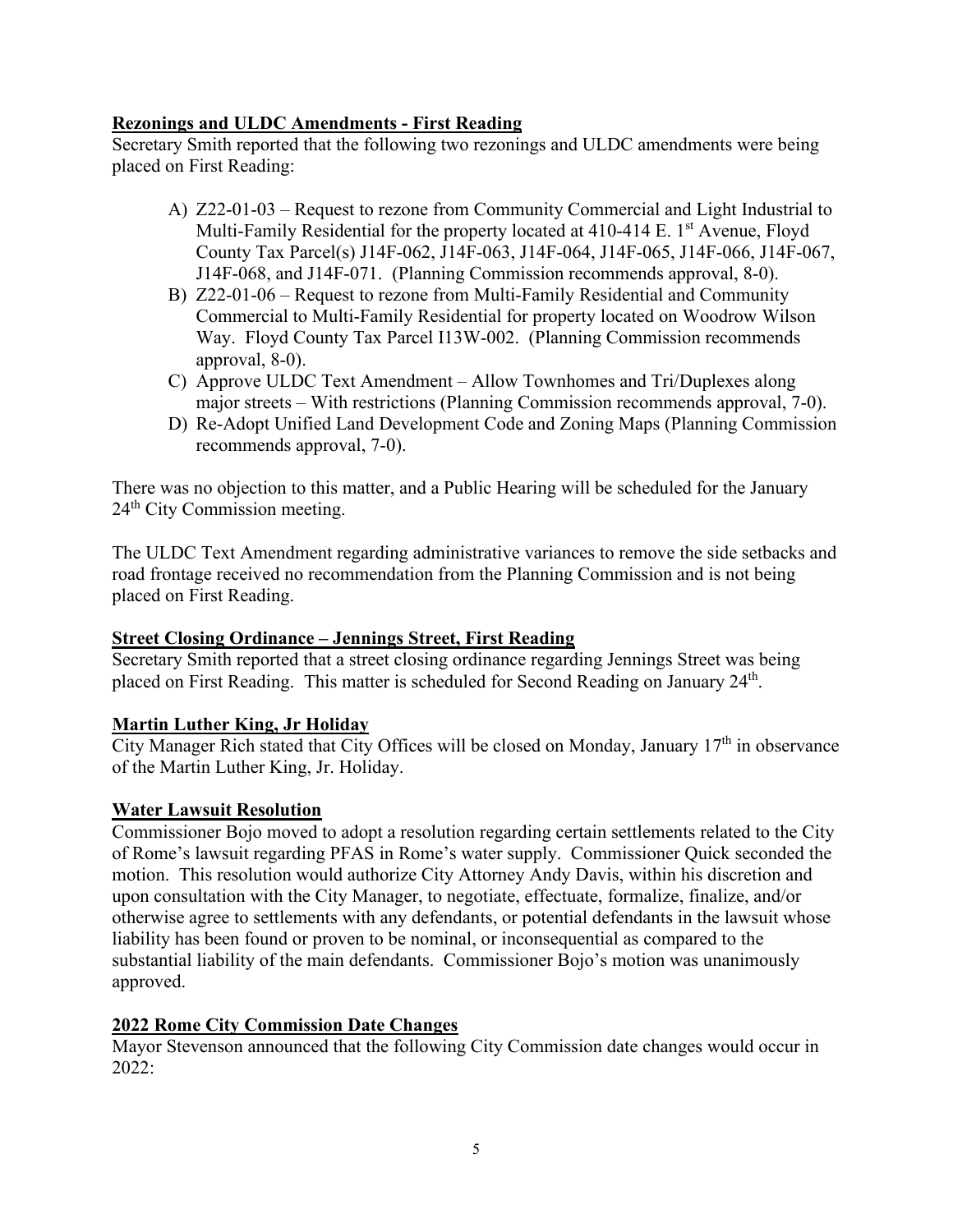- i) GMA Annual Conference Week Monday, June  $27<sup>th</sup>$  to Tuesday, June  $21<sup>st</sup>$
- ii) Christmas Week Monday, December  $26<sup>th</sup>$  to Monday, December  $19<sup>th</sup>$

# **Rome/Floyd Development Authority**

Mayor Stevenson announced that the Rome/Floyd County Development Authority will meet on Tuesday, January 18<sup>th</sup> at 10 a.m. in the Manis Business Center.

# **Transportation Policy Committee**

Commissioner Cochran announced that the Transportation Policy Committee will meet on Wednesday, January 19<sup>th</sup> at 10 a.m. in the Carnegie Training Room.

# **Historic Preservation Committee**

Commissioner Doss announced that the Historic Preservation Committee will meet on Wednesday, January 19<sup>th</sup> at 2:30 p.m. in the Sam King Room.

# **Alcohol Control Commission**

Commissioner Quick announced that the Alcohol Control Commission will meet on Tuesday, January 18<sup>th</sup> at 5 p.m. in the City Commission Chambers.

# **Downtown Development Authority**

Commissioner Quick announced that the Downtown Development Authority will meet on Thursday, January  $13<sup>th</sup>$  at  $8:30$  a.m. in the Carnegie Training Room.

## **Parks and Recreation**

Commissioner Askew announced that the Parks and Recreation Authority will meet in a full Board meeting on Tuesday, January 18<sup>th</sup> at noon in the Thornton Center at North Floyd Park.

# **Keep Rome/Floyd Beautiful Commission**

Commissioner Collins announced that the Keep Rome/Floyd Beautiful Commission will meet on Wednesday, January  $19<sup>th</sup>$  at 4 p.m. in the ECO Center.

There will be a Keep Rome/Floyd Beautiful Service Day on Saturday, January 15<sup>th</sup> from 8 a.m. till noon. There will be two service cleanup options – roadside cleanup or trail cleanup.

# **Northwest Georgia Regional Commission**

Commissioner Collins announced that the Northwest Georgia Regional Commission will meet on Thursday, January 20<sup>th</sup> at 11 a.m. in the Rome Civic Center.

# **MLK Holiday**

Mr. Alvin Jackson, Sr. was present to comment on the 2022 Martin Luther King, Jr Celebration. Due to COVID restrictions, some of the normal activities will not take place this year; however, the annual parade will be held on Monday, January  $17<sup>th</sup>$  beginning at 11:30 a.m. The march will take place on Broad Street from First Avenue to City Hall. Mr. Jackson reported that local Health Director Dr. Voccio has advised that the outside march could be safely conducted, provided masks and distancing are observed. Mr. Jackson thanked the sponsor of this year's events and noted that this will be the  $37<sup>th</sup>$  anniversary of the MLK, Jr. Celebration in Rome.